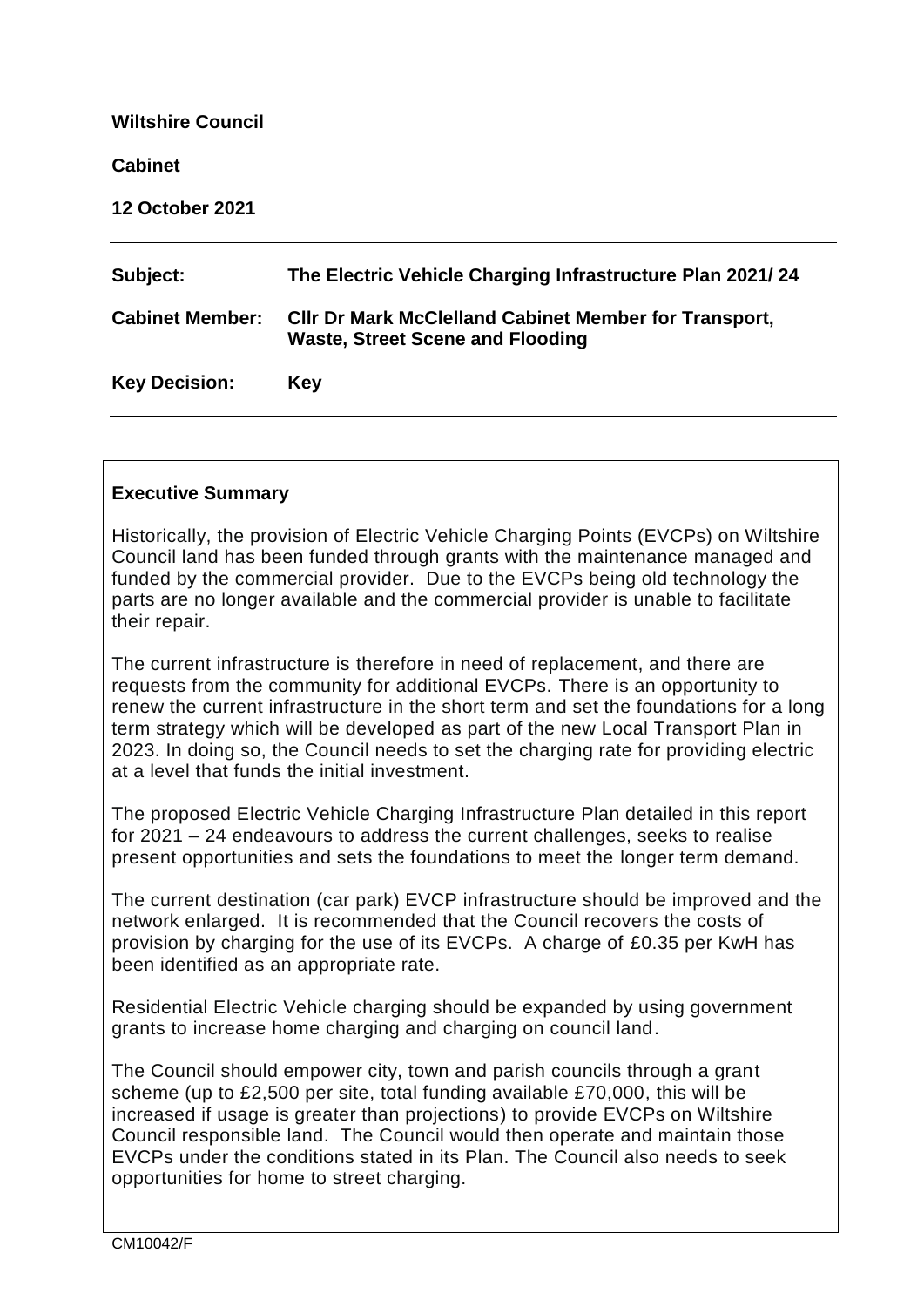It is recommended that the Council invests in its workplace charging infrastructure to facilitate the move of its fleet to electric vehicles. These will be delivered through programmes outside this Plan.

All the electric supplied will be from sustainable sources.

#### **Proposal**

This report recommends the adoption of the Electric Vehicle Charging Infrastructure Plan 2021/24 and the allocation of £0.275 million in the capital programme to deliver the outcomes.

#### **Reason for Proposal**

The Council has the opportunity to upgrade, improve and expand the EVCPs available to residents and for use by its own fleet. This report offers a fully funded plan to deliver the new infrastructure over the next three years.

**Terence Herbert Chief Executive**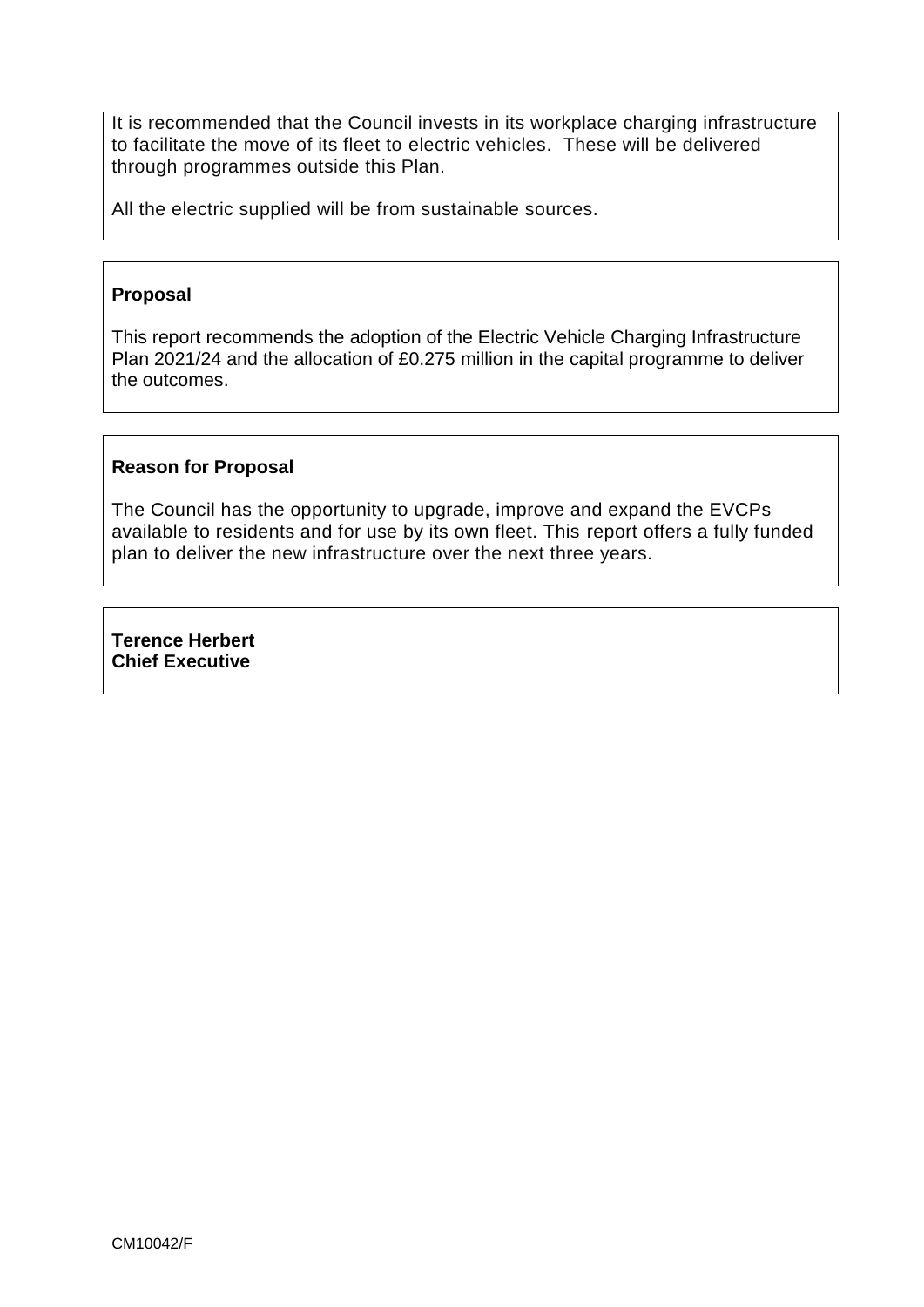| <b>Wiltshire Council</b> |                                                                                                          |
|--------------------------|----------------------------------------------------------------------------------------------------------|
| <b>Cabinet</b>           |                                                                                                          |
| <b>12 October 2021</b>   |                                                                                                          |
| Subject:                 | The Electric Vehicle Charging Infrastructure Plan 2021/24                                                |
| <b>Cabinet Member:</b>   | <b>CIIr Dr Mark McClelland, Cabinet Member for Transport,</b><br><b>Waste, Street Scene and Flooding</b> |
| <b>Key Decision:</b>     | <b>Key</b>                                                                                               |
|                          |                                                                                                          |

# **Purpose of Report**

- 1. The Electric Vehicle Charging Infrastructure Plan 2021/24 states how the Council will enable the provision of electric charging across the county.
- 2. With the Council's commitment to be carbon neutral by 2030 this Plan sets the foundation for the charging infrastructure to commence the support for the move to electric vehicles.

#### **Relevance to the Council's Business Plan**

- 3. This plan supports the Thriving Economy priority (we have vibrant, well connected communities) and Sustainable Environment priority (we are on the path to carbon neutral) in the Business Plan.
- 4. The Council is committed to the reduction of carbon. Currently, travel is a major producer of carbon and changing the way we travel to improve environmental outcomes will have a major impact on council services, the community and the delivery of the Business Plan.

# **Background**

- 5. The UK Government has a legal target (incorporated in the [Climate Change](http://www.legislation.gov.uk/ukpga/2008/27/contents)  [Act 2008\)](http://www.legislation.gov.uk/ukpga/2008/27/contents) to become carbon neutral by 2050, with a pledge to reduce national emissions by 68% by 2030, working towards being carbon neutral by 2050.
- 6. Wiltshire Council has made a firm commitment to becoming a carbon neutral council by 2030; there is a focus on reducing carbon emissions from its operations and property. The Council has an ambition for the county of Wiltshire to become carbon neutral. This would require coordinated action by the public sector, businesses and residents working together towards a shared goal.
- 7. The Council's draft climate strategy 2022-27 commits the Council to 'Explore how the Council can best support charging infrastructure to encourage the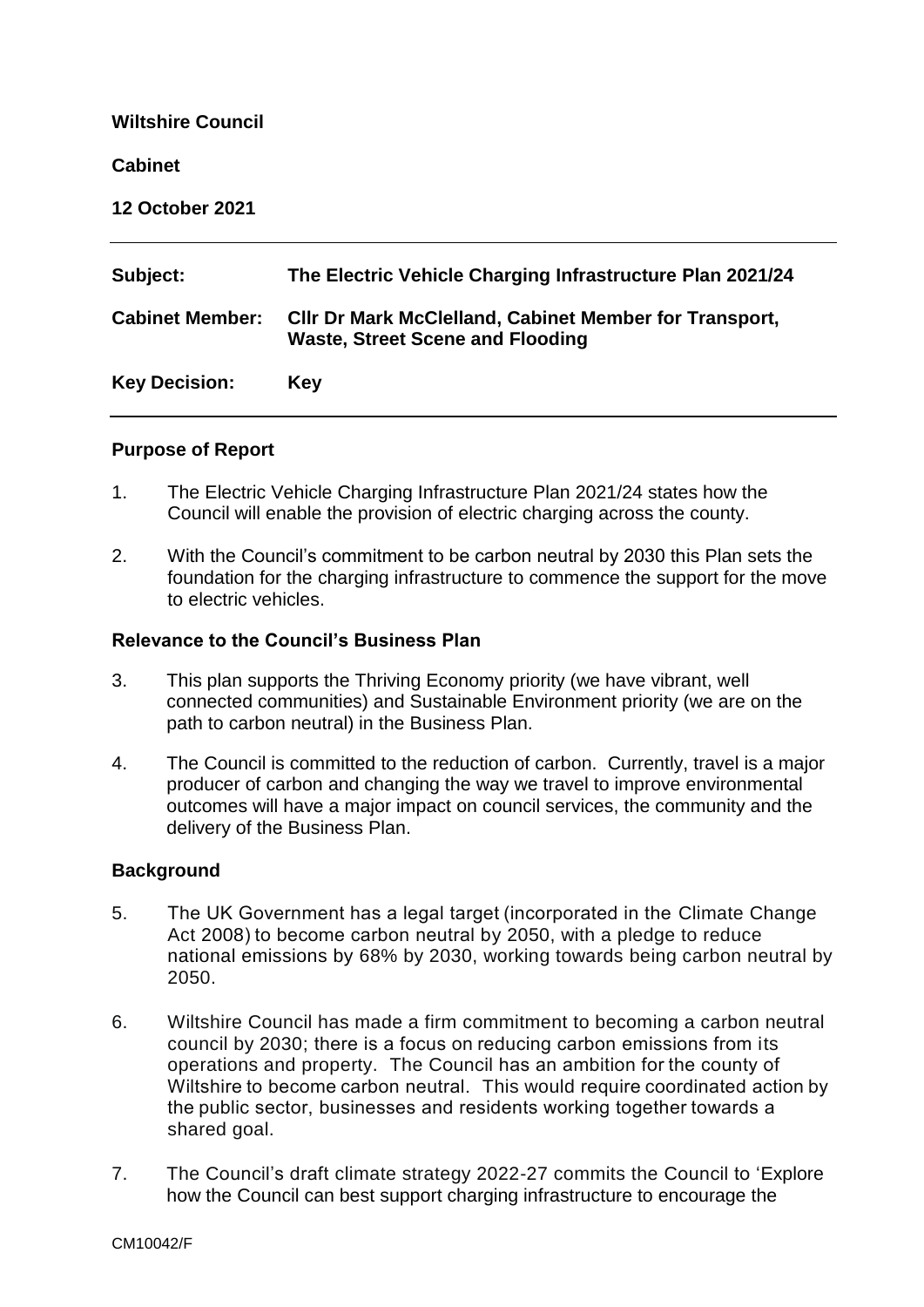uptake of electric vehicles by Wiltshire residents and businesses' and sets out the following relevant objectives which this plan will help to deliver:

- (i) To achieve a transport system in Wiltshire that has zero carbon emissions, acknowledging the different solutions for our towns and city versus rural villages.
- (ii) Creating the infrastructure for increased walking, cycling, shared and public transport and use of alternative fuels, including electric vehicle charging points.
- 8. Wiltshire Council recognises that the dependency on fossil fuels for transportation is a major contribution to the production of carbon. If Wiltshire Council is to meet its pledges and ambitions, changing the way we travel is vital. Government figures estimate that by 2030 thirty percent of all cars in the UK will be electric (in Wiltshire this means 58,200 vehicles based on the 2011 Census). With the ban on the sale of fossil fuel vehicles from 2030 this will only accelerate the move to alternative fuels and electric vehicles.
- 9. To support and facilitate the move to lower emission travel it is vital the Council has a plan that details its proposed actions for electric vehicle charging.

# **Main Considerations for the Council**

- 10. National guidance and funding is evolving and subject to considerable development over the next few years as the government provides further details on its plans and intensions. The electric vehicle charging infrastructure market is currently subject to considerable change as innovation and technology is rapidly developing with a vast number of service providers offering various options for delivery. There are numerous charging options for customers depending on which provider is being used or which part of the country they are in.
- 11. The Council is planning to review its Wiltshire Local Transport Plan in the period to 2023 with an associated updated Electric Vehicle Charging Infrastructure Plan being issued at that time.
- 12. The Council's current electric vehicle charging infrastructure is operated by a commercial provider. The infrastructure is in need of replacement with the commercial provider unprepared to undertake this without a new long term agreement. The Council is not bound to any provider and has the opportunity to seek a different provision option.
- 13. Historically, the provision of EVCPs has been through grants with the maintenance funded by the commercial provider, as they recoup a charge from their customers to belong to their scheme. The Council has no historic maintenance budget as this has been managed through the commercial provider.
- 14. The Council makes no charge for electric issued to the commercial provider's customers and no direct charge for electric is made for the supply. However,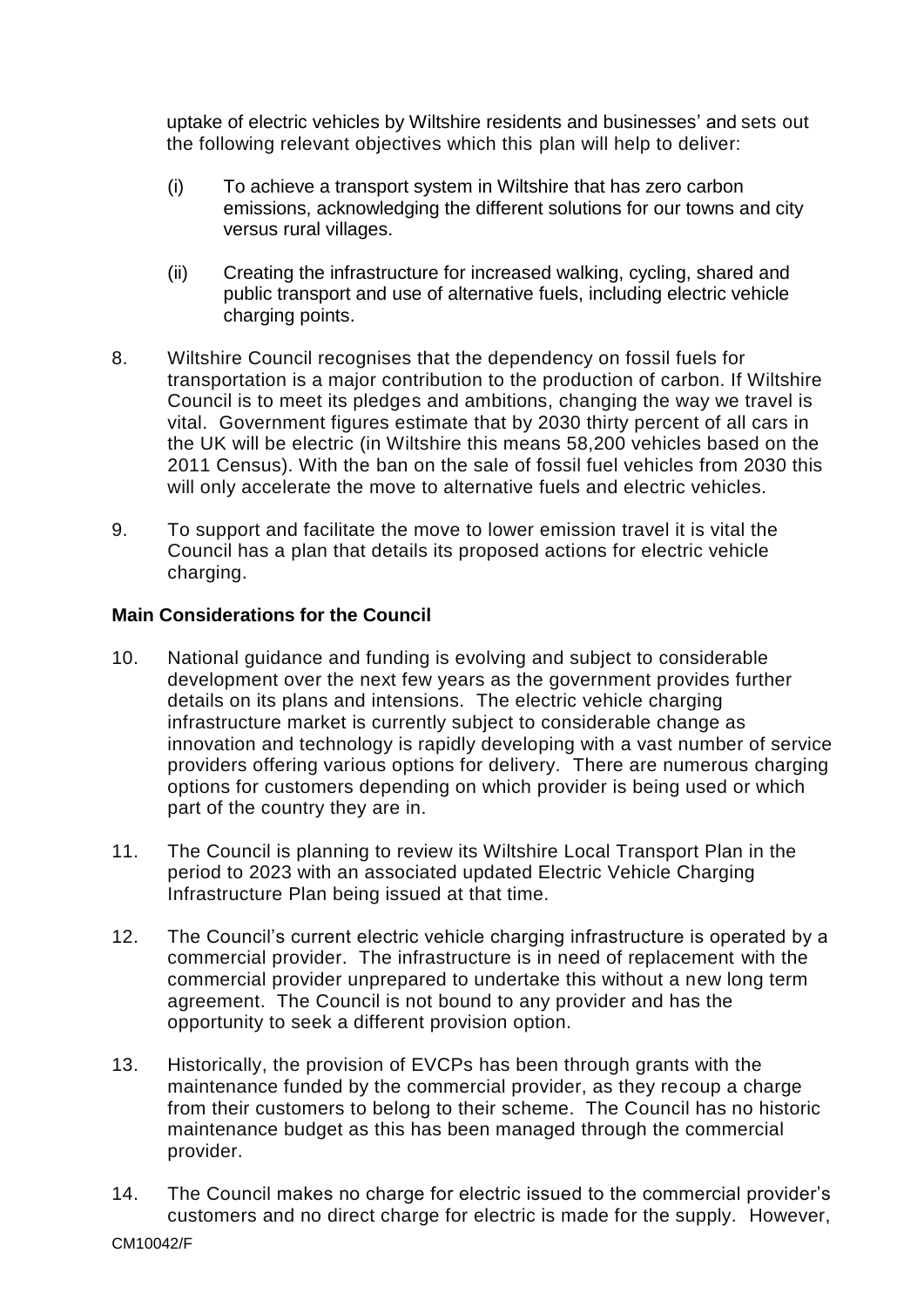the Council does pay for any electric used and this is funded from the Council's Property Section electric budget. The spend is circa £25,000 per annum. The majority of councils in the UK charge for the provision of electric supplied and use this to fund charging infrastructure direct or through a commercial provision.

- 15. There are government grants available for residents to install chargers at home or grants available to councils for the provision of charging points for residents who do not have access to off road charging. The grants for the provision of residential charging on or off street are available to any local authority, so applications can be made by town, city, parish, district, county or unitary councils.
- 16. There are a number of government workplace grants available to businesses to encourage the move to electric vehicle charging.
- 17. The commercial and private provision of EVCPs offers opportunities to businesses to provide this service to attract customers and visitors.
- 18. A number of electric vehicle charging suppliers will provide charge points in exchange for long term agreements in commercially attractive areas.

#### **Plan Proposed Outcomes**

- 19. To allow the fluctuations with the current government position, the market conditions, supplier options and customer charging to settle, the Plan proposed in this report is time limited for three years (2021 – 2024).
- 20. This short term Plan will allow the Council to adopt an agile approach to respond quickly to technological, market and socio-economic changes.
- 21. The time period of the Plan also permits the Council to identify and adopt innovative approaches to ensure that delivery is effective, and the infrastructure meets the needs of Wiltshire's residents, businesses, and visitors.
- 22. The Council will seek to engage local communities to identify new electric vehicle charging points within the period of this Plan. It will seek to support city, town and parish councils with funding wherever possible through a grant system for the provision of electric vehicle chargers on land for which Wiltshire Council is responsible (total funding available is £70,000, but will be subject to increase if usage is greater than projections, for the three year period).
- 23. The commercial provision of electric vehicle charging points will continue to play a vital role in supporting the move to electric vehicles. The Council will work with partners to seek greater opportunities for private provision on noncouncil responsible land. The Council's Electric Vehicle Charging Point Infrastructure Plan seeks to support private provision through offering advice, support and setting the Council's charges so not to be a barrier to new entrants and partner provision.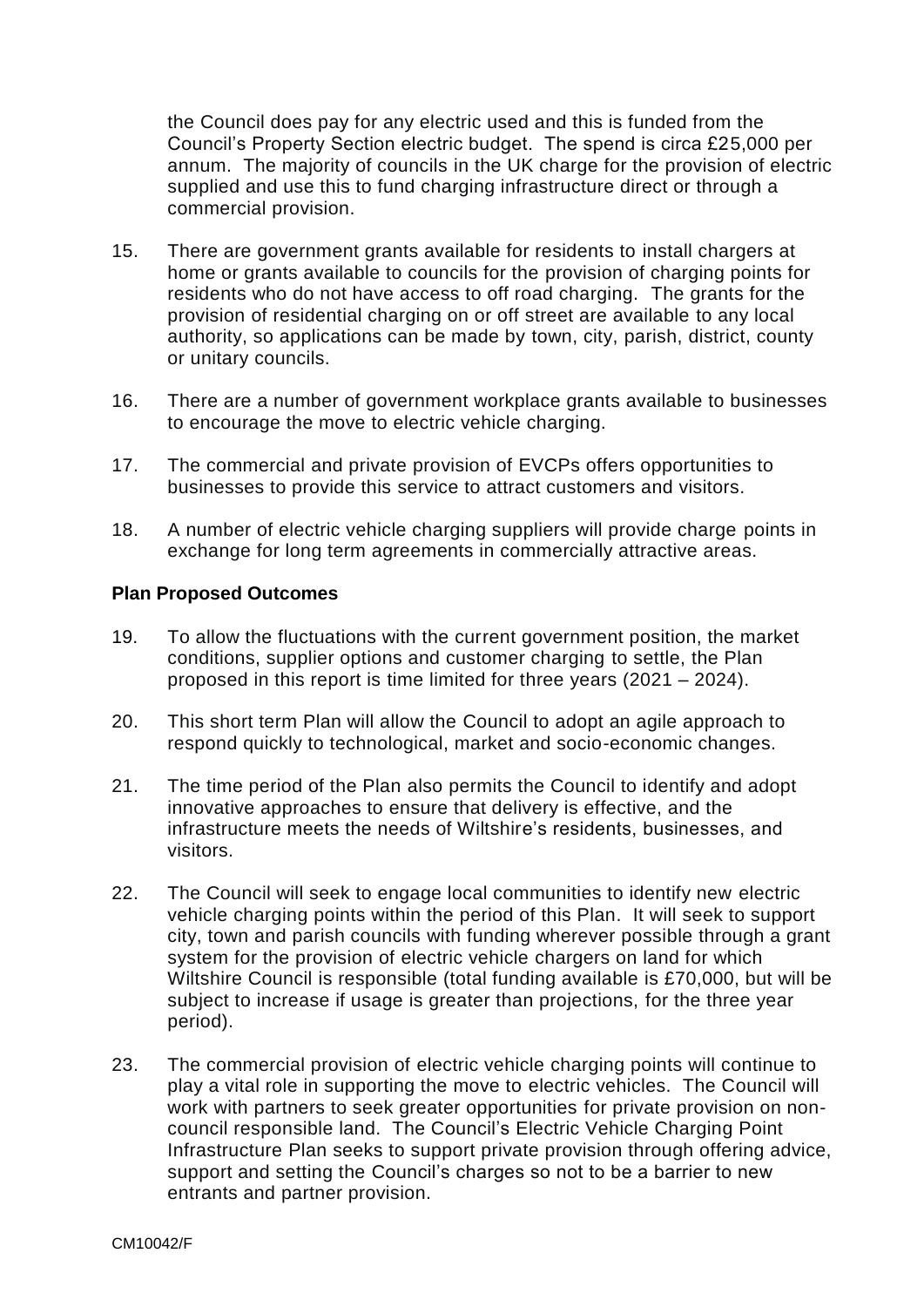24. To allow the Council to make a clear statement on its intent the various vehicle charging segments have been identified with the three-year Plan priorities stated.

| Priorities for 2021-24                                                                                                                                                                                          | By implementing this Plan, the Council will:                                                                                                                                                                                                                                                                                                                                                                                                                                                                    |  |  |
|-----------------------------------------------------------------------------------------------------------------------------------------------------------------------------------------------------------------|-----------------------------------------------------------------------------------------------------------------------------------------------------------------------------------------------------------------------------------------------------------------------------------------------------------------------------------------------------------------------------------------------------------------------------------------------------------------------------------------------------------------|--|--|
| <b>Destination Charging</b><br>(Charging for destination travel - car parks etc.)                                                                                                                               |                                                                                                                                                                                                                                                                                                                                                                                                                                                                                                                 |  |  |
| To increase the charging<br>network coverage so<br>every urban community<br>area with a population<br>over 10,000 in Wiltshire<br>has at least one Council<br>sponsored public electric<br>vehicle chargepoint. | Enable a phased roll-out of destination chargepoints. Locations will<br>be selected to ensure they are fit for purpose, meet current and<br>future demand from residents, businesses, and visitors, fill in gaps<br>in the charging network, and have good access from the strategic<br>road network. Individual sites will be subject to a feasibility study<br>including an assessment of local grid capacity. The initial phases to<br>commence in 2021-22 will include:                                     |  |  |
| To replace the Council's<br>current electric vehicle<br>chargepoint<br>infrastructure where<br>there is a proven need to<br>ensure all electric vehicle                                                         | Phase one - installation or replacement of more than 8 fast<br>$\bullet$<br>chargepoints in identified public car parks.<br>Phase two - installation of more than 7 fast chargepoints<br>$\bullet$<br>either new or replacement in public car parks and at other<br>public locations including at leisure centres and tourist<br>destinations.                                                                                                                                                                  |  |  |
| chargers are fit for<br>purpose.                                                                                                                                                                                | Monitor chargepoint use and other market trends to inform future<br>provision of fast and rapid chargepoints.                                                                                                                                                                                                                                                                                                                                                                                                   |  |  |
| To set customer charges<br>at a rate to ensure there<br>is not a cost barrier to                                                                                                                                | Publish an online map of planned or provided chargepoint locations.                                                                                                                                                                                                                                                                                                                                                                                                                                             |  |  |
| access.<br>To support tourist,<br>commercial and other<br>destination providers<br>with introducing privately<br>operated electric vehicle<br>chargers.                                                         | Ensure the power output of the chargepoints supports the local<br>business economy by encouraging visiting to their area by allowing<br>easy access to charging facilities.                                                                                                                                                                                                                                                                                                                                     |  |  |
|                                                                                                                                                                                                                 | Use capital and revenue funding generated from the introduction of<br>charges to replace the priority public electric vehicle chargers and<br>undertake their ongoing maintenance.                                                                                                                                                                                                                                                                                                                              |  |  |
|                                                                                                                                                                                                                 | Ensure a customer focussed support function is provided.                                                                                                                                                                                                                                                                                                                                                                                                                                                        |  |  |
|                                                                                                                                                                                                                 | Share experience and knowledge with other public bodies to help<br>them expand the public charging network. Wiltshire's town and<br>parish councils play a key role in identifying local electric vehicle<br>charging needs and could help expand the community charging<br>network by installing chargepoints on community spaces such as<br>village halls and parking areas.                                                                                                                                  |  |  |
|                                                                                                                                                                                                                 | Engage with neighbouring local authorities, landowners, other local<br>chargepoint stakeholders, and commercial network operators to<br>ensure coordination of chargepoint delivery. This approach will<br>ensure that resources are maximised and the networks that develop<br>are complementary to one another.                                                                                                                                                                                               |  |  |
|                                                                                                                                                                                                                 | Investigate further capital funding opportunities to enable Wiltshire<br>Council to fund chargepoints partially (concession model) or fully<br>(external supply and maintenance model) in locations less attractive<br>to the private sector. This will ensure a wider spread of<br>chargepoints to encourage electric vehicle ownership in smaller<br>towns and rural areas. The Council will monitor government<br>programmes and other sources of funding and submit bids to<br>eligible funding programmes. |  |  |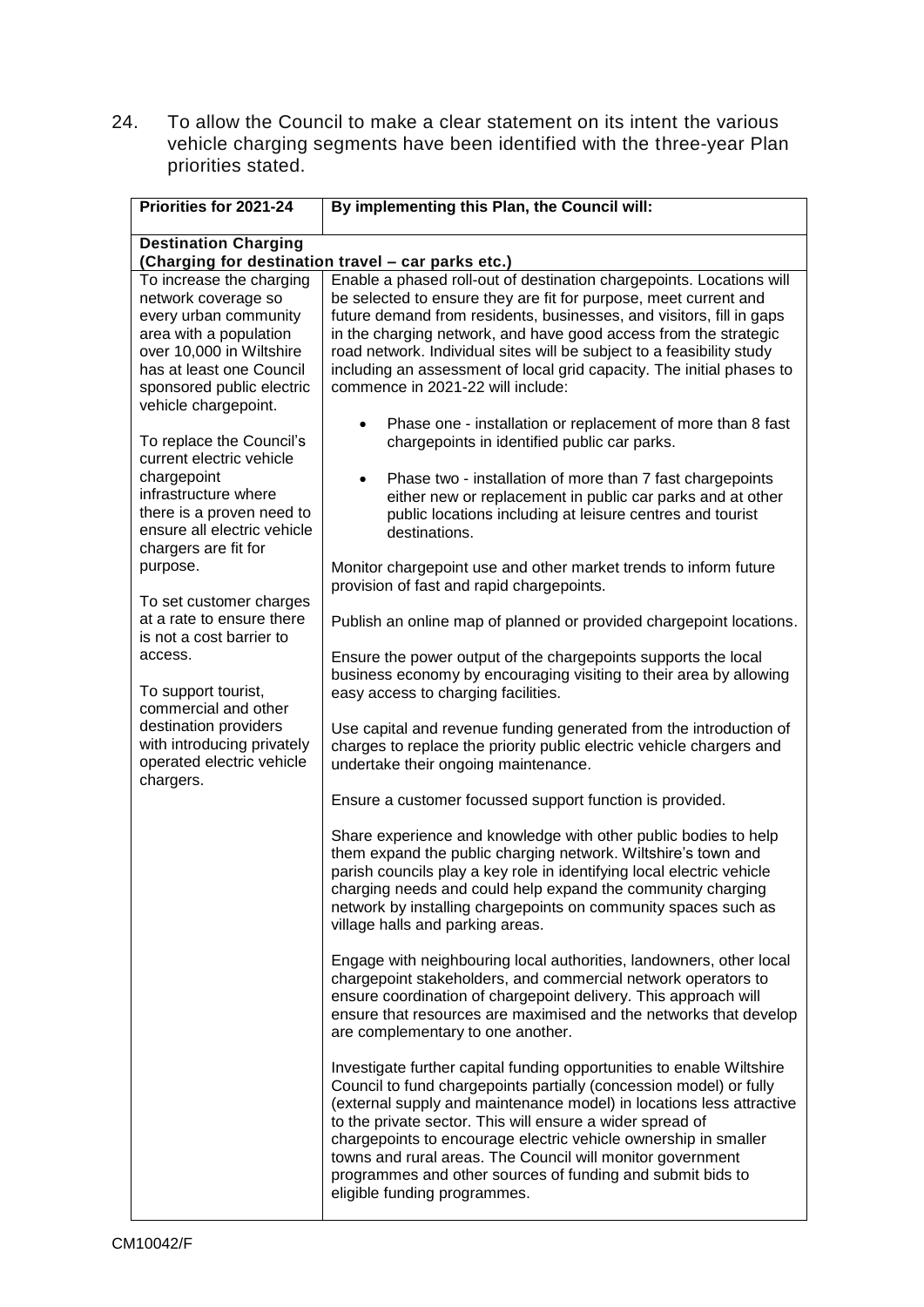|                                                                                                                                                                                                                | Ensure that all charging bays meet all equalities legislative<br>requirements and access for disabled people.                                                                                                                                                                                                                                                                                                                                                    |
|----------------------------------------------------------------------------------------------------------------------------------------------------------------------------------------------------------------|------------------------------------------------------------------------------------------------------------------------------------------------------------------------------------------------------------------------------------------------------------------------------------------------------------------------------------------------------------------------------------------------------------------------------------------------------------------|
|                                                                                                                                                                                                                | Enforce parking regulations in line with local restrictions.<br>Enforcement will ensure the use of electric vehicle designated<br>parking bays are restricted to electric vehicle use and that electric<br>vehicles are connected and charging. Parking fees will continue to<br>apply at the times stipulated at the car park.<br>Commit to public chargepoints on Wiltshire Council owned land<br>being supplied with electric from green energy suppliers who |
|                                                                                                                                                                                                                | produce 100% of their electric from zero-carbon sources.                                                                                                                                                                                                                                                                                                                                                                                                         |
| Priorities for 2021-24                                                                                                                                                                                         | By implementing this Plan, the Council will:                                                                                                                                                                                                                                                                                                                                                                                                                     |
| <b>Residential Charging</b><br>(Resident Charging)                                                                                                                                                             |                                                                                                                                                                                                                                                                                                                                                                                                                                                                  |
| Consider the opportunity<br>to allow on-street<br>charging from private<br>properties.                                                                                                                         | Consider the location of residential chargepoints in partnership with<br>local councils. Locations will be identified where there is a high<br>proportion of properties lacking off-street parking and the area<br>demonstrates high demand for chargepoints for grants to be made.                                                                                                                                                                              |
| Support city, town and<br>parish councils with<br>securing Office for Zero<br><b>Emission Vehicle</b><br>(OZEV) On-street<br><b>Residential Chargepoint</b>                                                    | Consider all available residential charging options, with solutions<br>designed to balance the needs of residents, businesses, and<br>visitors, while keeping a safe and accessible network of footways,<br>and minimising the amount of street furniture and clutter. This may<br>include off-street and on-street charging infrastructure.                                                                                                                     |
| Scheme (ORCS) funding<br>for residential<br>chargepoints on Wiltshire<br>Council land through<br>providing a council grant                                                                                     | Chargepoints will not be installed in locations where they would<br>restrict footway access. Individual site surveys will be required to<br>assess potential on-street locations; this will be part of any grant<br>funding application.                                                                                                                                                                                                                         |
| of up to £2,500 per<br>proposed site per local<br>council per annum.                                                                                                                                           | In partnership with local councils undertake engagement with<br>residential communities, including through a survey, to understand<br>their needs and determine which locations would be best suited for<br>charging infrastructure. Engage with local stakeholders in locations                                                                                                                                                                                 |
| All EV charger points<br>provided on Wiltshire<br>Council responsible land<br>will be maintained and                                                                                                           | where the potential location of chargepoints could be deemed<br>unwelcome or controversial such as areas where parking is already<br>at a premium.                                                                                                                                                                                                                                                                                                               |
| operated by Wiltshire<br>Council.                                                                                                                                                                              | Support city, town and parish councils with the submission of OZEV<br>ORCS grant application and additional Wiltshire Council funding of<br>up to £2,500 per site where on Wiltshire Council responsible land.                                                                                                                                                                                                                                                   |
| For all EV charger points<br>provided on Wiltshire<br>Council responsible land<br>to set customer charges<br>at a rate to ensure there<br>is no cost barrier to<br>access and that are<br>competitive with the | Undertake a feasibility study with a chargepoint supplier into<br>installing, maintaining, and operating chargepoints in Council<br>owned public car parks that are located within a 5-minute walk<br>(400m) of a residential area with a high proportion of households<br>without off-street parking. Chargepoints at these locations may be<br>eligible for ORCS funding.                                                                                      |
| private sector.<br>Encourage community<br>charging by signposting<br>the services available<br>from chargepoint                                                                                                | Enforce Traffic Regulation Orders (TROs) for chargepoints to<br>restrict petrol or diesel vehicles parking in electric vehicle charging<br>bays and limit the length of stay for an electric vehicle to parking<br>only whilst charging. These offences will be enforced through<br>Penalty Charge Notices (PCNs).                                                                                                                                               |
| providers.                                                                                                                                                                                                     | Ensure all Council residential chargepoints, both off-street and on-<br>street, will allow public access. Chargepoints will not be considered<br>personal to any individual or business if deemed a residential<br>chargepoint.                                                                                                                                                                                                                                  |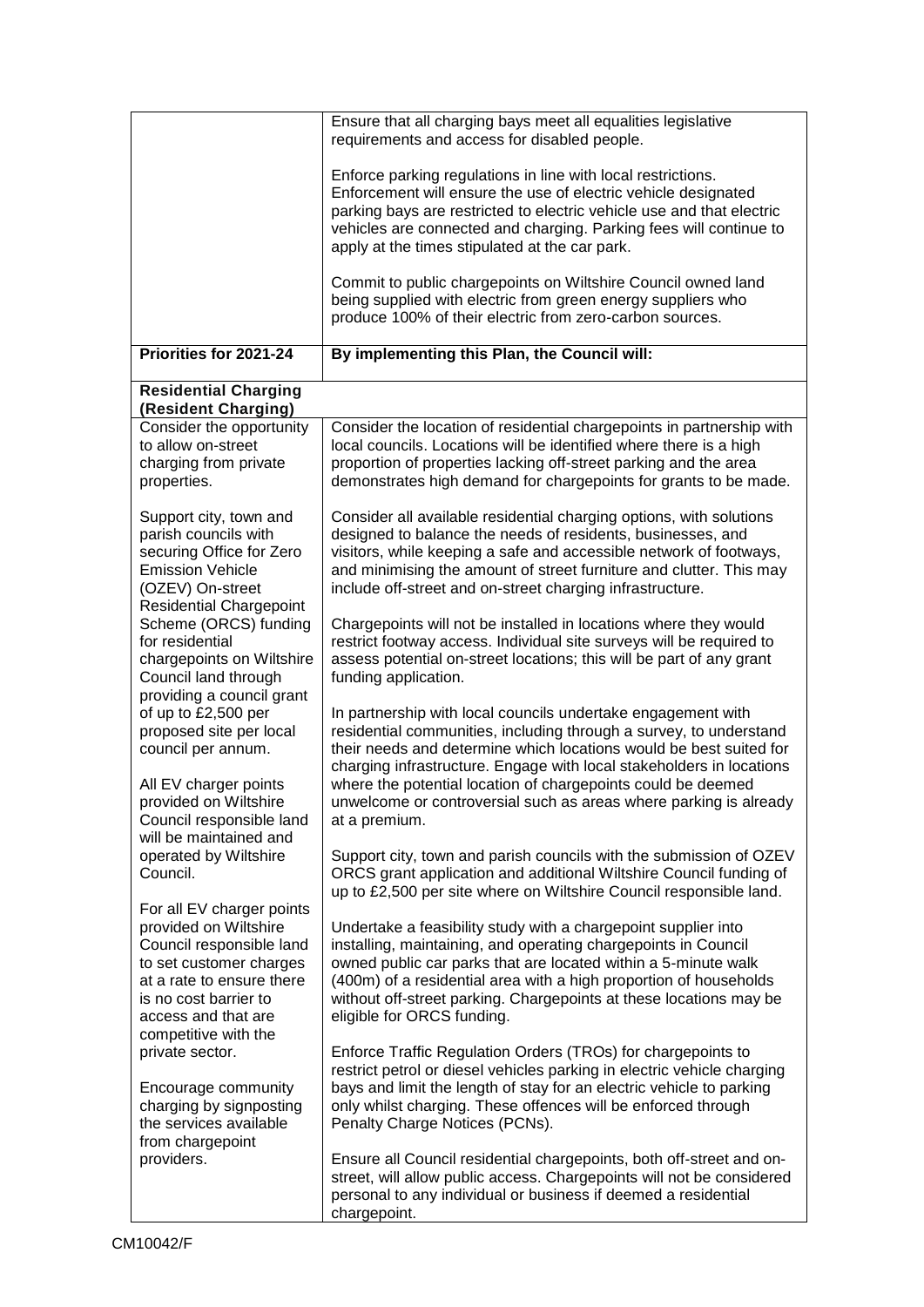|                                                                                                | Commit to residential chargepoints on Wiltshire Council owned land<br>being supplied with electric from green energy suppliers who<br>produce 100% of their electric from zero-carbon sources.<br>Encourage community charging facilities by signposting the<br>services available from chargepoint sharing providers. Sharing or<br>renting out of home chargers by electric vehicle owners could |  |  |  |  |
|------------------------------------------------------------------------------------------------|----------------------------------------------------------------------------------------------------------------------------------------------------------------------------------------------------------------------------------------------------------------------------------------------------------------------------------------------------------------------------------------------------|--|--|--|--|
|                                                                                                | significantly increase community access to chargepoints and<br>remove the barriers to owning an electric vehicle in residential<br>areas without off-street parking.                                                                                                                                                                                                                               |  |  |  |  |
|                                                                                                | Have a webpage on the Council website for residents to suggest<br>locations for electric vehicle chargingpoints.                                                                                                                                                                                                                                                                                   |  |  |  |  |
|                                                                                                | Provide guidance to residents where off-street charging is not<br>available on methods to allow on-street charging in a safe and<br>convenient manner.                                                                                                                                                                                                                                             |  |  |  |  |
|                                                                                                | Develop guidance to define where support for residential EV                                                                                                                                                                                                                                                                                                                                        |  |  |  |  |
|                                                                                                | chargingpoints will be given by the council.                                                                                                                                                                                                                                                                                                                                                       |  |  |  |  |
| Priorities for 2021-24                                                                         | By implementing this Plan, the Council will:                                                                                                                                                                                                                                                                                                                                                       |  |  |  |  |
| <b>Charging Hubs</b>                                                                           | (Hub-based charging (a group of chargepoints) at a central location in or out-of-                                                                                                                                                                                                                                                                                                                  |  |  |  |  |
| town)                                                                                          |                                                                                                                                                                                                                                                                                                                                                                                                    |  |  |  |  |
| Seeking suitable site(s),<br>defining scope and<br>identifying development                     | On the Council's Webpage seek stakeholders' suggestions for<br>possible site locations and solutions.                                                                                                                                                                                                                                                                                              |  |  |  |  |
| opportunities.                                                                                 | Explore opportunities to co-locate charging hub facilities.                                                                                                                                                                                                                                                                                                                                        |  |  |  |  |
|                                                                                                | Engage landowners, stakeholders, and operators to identify delivery<br>model(s) and the role of the Council. Licencing and concession<br>delivery models will be considered.                                                                                                                                                                                                                       |  |  |  |  |
|                                                                                                | Commit to public chargepoints on Wiltshire Council owned land<br>being supplied with electric from green energy suppliers who<br>produce 100% of their electric from zero-carbon sources. This will<br>include maximising opportunities for on-site renewable energy<br>generation and energy storage.                                                                                             |  |  |  |  |
| Priorities for 2021-24                                                                         | By implementing this Plan, the Council will:                                                                                                                                                                                                                                                                                                                                                       |  |  |  |  |
| <b>Charging at Wiltshire Council sites</b>                                                     |                                                                                                                                                                                                                                                                                                                                                                                                    |  |  |  |  |
| Charging infrastructure<br>located on the Council                                              | Carry out a feasibility study across the Council's estate to identify<br>charging capacity and need.                                                                                                                                                                                                                                                                                               |  |  |  |  |
| estate to enable Wiltshire<br>Council to begin                                                 | Secure available capital funding from internal and external sources                                                                                                                                                                                                                                                                                                                                |  |  |  |  |
| converting its fleet to                                                                        | for EVCPs and select an appropriate delivery model upon                                                                                                                                                                                                                                                                                                                                            |  |  |  |  |
| zero emission vehicles.                                                                        | completion of the feasibility study. Make OZEV residential and<br>workplace charging grant applications to support the capital                                                                                                                                                                                                                                                                     |  |  |  |  |
| Seek opportunities to<br>partner with other<br>businesses to support<br>their move to electric | investment of installing chargepoints. The delivery options being<br>considered are licence, concession or council funded external<br>supply and maintenance contract.                                                                                                                                                                                                                             |  |  |  |  |
| vehicles where capacity<br>and access to the<br>Council's workplace<br>charging points allows. | Install chargepoints in at least two depots and the three main<br>Council offices for use by the operational fleet. Approximately 12<br>additional chargepoints could support up to 50 cars and car derived<br>vans within the operational fleet by 2023.                                                                                                                                          |  |  |  |  |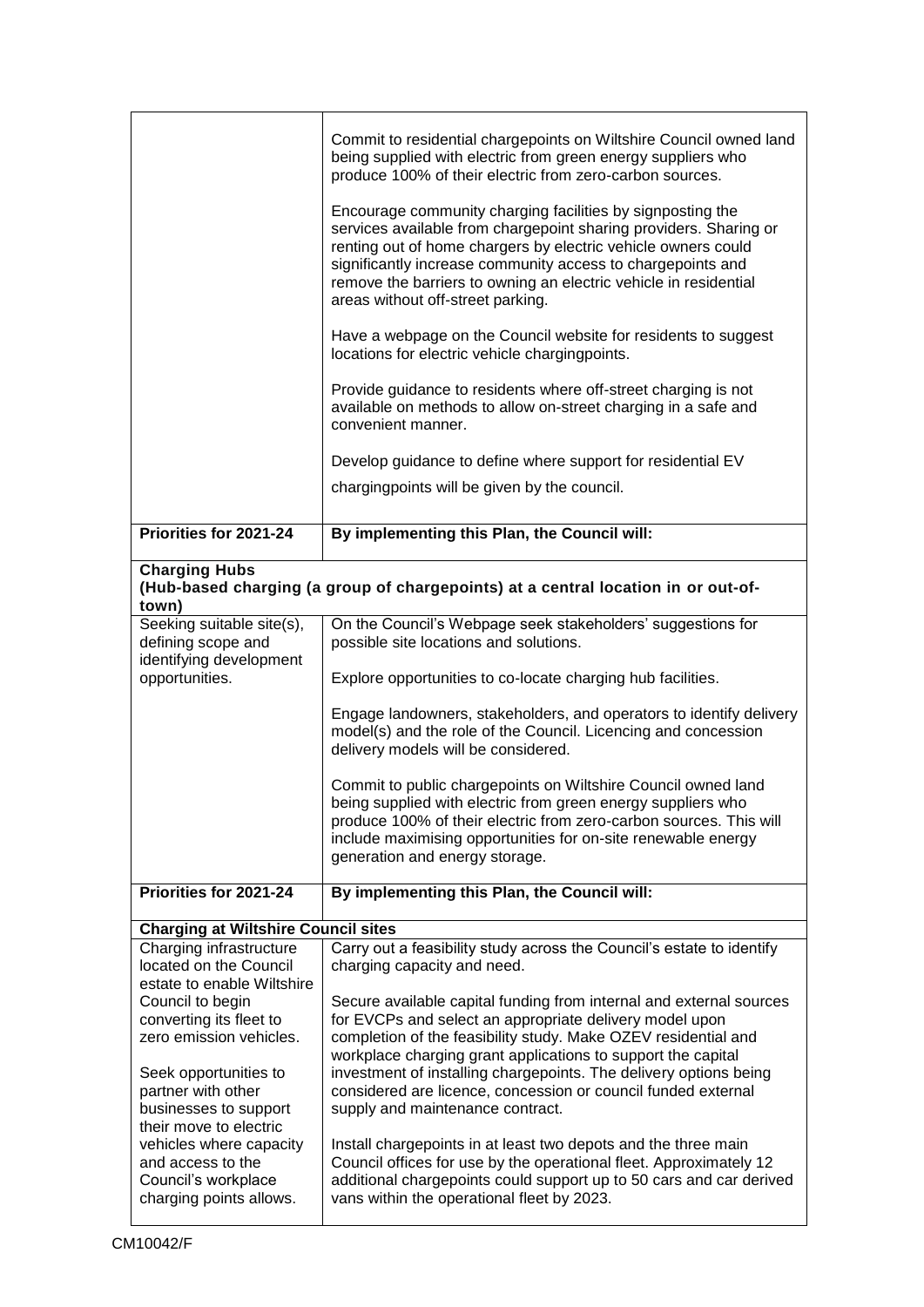|                                                                                                                          | Install 10 additional chargepoints at Monkton Park for the use by<br>the Council's electric pool cars and vans.                                                                                                                                                                                       |
|--------------------------------------------------------------------------------------------------------------------------|-------------------------------------------------------------------------------------------------------------------------------------------------------------------------------------------------------------------------------------------------------------------------------------------------------|
|                                                                                                                          | Install home charging infrastructure for Council standby electric<br>vehicles where they are taken to staff homes. Installing home<br>chargepoints at Council staff homes have been trialled by other<br>local authorities and shown to be an effective approach for meeting<br>fleet charging needs. |
|                                                                                                                          | Aim to use electric supplied from green energy suppliers who<br>produce 100% of their electric from zero-carbon sources. This will<br>include maximising opportunities for on-site renewable energy<br>generation and energy storage.                                                                 |
|                                                                                                                          | Seek agreements with partners to facilitate them using Council<br>workplace chargers to support their move to electric vehicles.                                                                                                                                                                      |
| Priorities for 2021-24                                                                                                   | By implementing this Plan, the Council will:                                                                                                                                                                                                                                                          |
| <b>Workplace charging</b><br>(Private Workplaces)                                                                        |                                                                                                                                                                                                                                                                                                       |
| Encourage businesses to<br>install workplace<br>chargepoints for fleet<br>charging, staff use and<br>community charging. | Support Community Area Boards to host workshops targeting<br>businesses looking to install chargepoints, convert their fleet to<br>electric vehicles, and encourage their staff to use electric vehicles<br>for personal use.                                                                         |
| Seek opportunities to                                                                                                    | Support Community Area Boards to signpost relevant workplace<br>electric vehicle funding opportunities.                                                                                                                                                                                               |
| partner with other<br>businesses to support<br>their move to electric<br>vehicles where capacity<br>allows.              | Support Community Area Boards to signpost information sources<br>that enable businesses to develop their business case to invest in<br>electric vehicle infrastructure.                                                                                                                               |
|                                                                                                                          | Encourage businesses to make their chargepoints available for<br>community charging shared with their local community. This would<br>help people who are not able to charge at home transition to electric<br>cars and could greatly increase the availability of chargepoints<br>across Wiltshire.   |
|                                                                                                                          | Seek agreements with partners to facilitate them using Council<br>workplace chargers to support their move to electric vehicles.                                                                                                                                                                      |
| Priorities for 2021-24                                                                                                   | By implementing this Plan, the Council will:                                                                                                                                                                                                                                                          |
| Development and transport policies                                                                                       |                                                                                                                                                                                                                                                                                                       |
| Include relevant electric<br>vehicle charging policies<br>within the Wiltshire Local<br>Plan (currently being            | Include an electric vehicle policy within the new local plan for new<br>developments which sets out standards for chargepoint provision (if<br>not already required by other legislation, regulations, etc).                                                                                          |
| reviewed).                                                                                                               | Development proposals which include parking facilities or which will<br>be likely to generate vehicle movements will be expected to<br>integrate the provision of infrastructure to enable the charging of<br>electric vehicles into the design and layout of the development.                        |
|                                                                                                                          | Strengthen policies (or equivalent) within the Wiltshire Local<br>Transport Plan that supports the decarbonisation of the transport<br>sector, alongside mode shift and behaviour change initiatives.                                                                                                 |
| Priorities for 2021-24                                                                                                   | By implementing this Plan, the Council will:                                                                                                                                                                                                                                                          |
| <b>Bus and taxi charging</b>                                                                                             |                                                                                                                                                                                                                                                                                                       |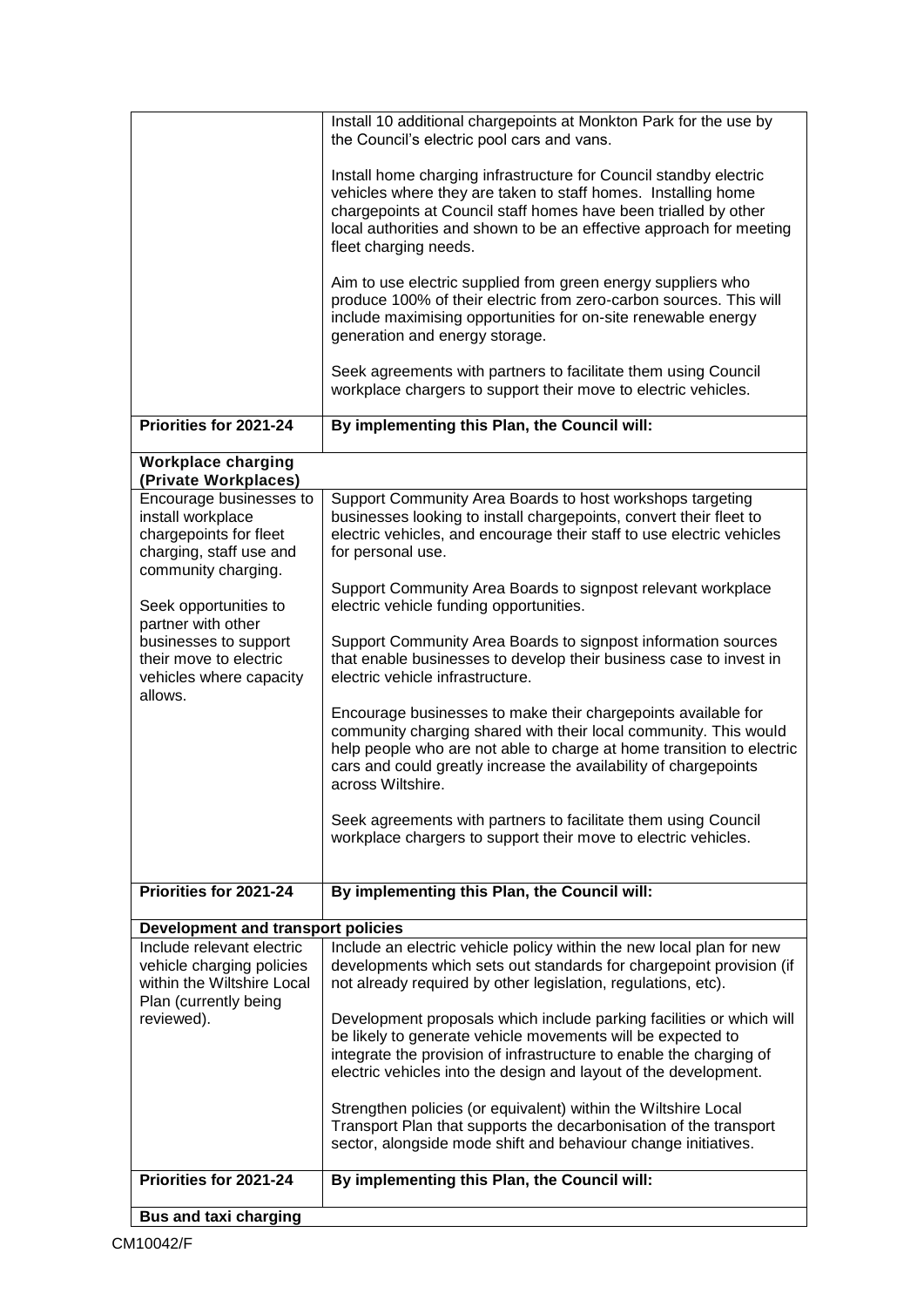| Identify charging<br>infrastructure needs of<br>the bus and taxi sectors | Engage with the bus and taxi sectors to understand how the<br>Council can support the transition to electric vehicles. |  |
|--------------------------------------------------------------------------|------------------------------------------------------------------------------------------------------------------------|--|
| operating within the<br>Wiltshire Council area.                          | Investigate potential locations for bus recharging hubs.                                                               |  |
|                                                                          | Consider the location of destination chargepoints and charging                                                         |  |
|                                                                          | hubs within close proximity to key taxi ranks and drivers' break<br>locations.                                         |  |
| Priorities for 2021-24                                                   | By implementing this Plan, the Council will:                                                                           |  |
| Renewable energy generation and supply for electric vehicle charging     |                                                                                                                        |  |
| All chargepoints on                                                      | Insist on all chargepoints on Wiltshire Council owned land to be                                                       |  |
| Wiltshire Council owned                                                  | supplied with electric from green energy suppliers who produce                                                         |  |
| land and chargepoints                                                    | 100% of their electric from zero-carbon sources. The Council will                                                      |  |
| installed on the Wiltshire                                               | stipulate that all chargepoints should be supplied with electric from                                                  |  |
| Council estate to be                                                     | renewable sources as a requirement when engaging with any                                                              |  |
| supplied with electric                                                   | chargepoint operator.                                                                                                  |  |
| from green energy                                                        |                                                                                                                        |  |
| suppliers who produce                                                    | Maximise opportunities to produce renewable energy on Wiltshire                                                        |  |
| 100% of their electric                                                   | Council owned land and the Council estate.                                                                             |  |
| from zero-carbon                                                         |                                                                                                                        |  |
| sources.                                                                 |                                                                                                                        |  |

# **Overview and Scrutiny Engagement**

25. The Electric Vehicle Charging Infrastructure Plan has been shared with the Environment Select Committee and the full Plan presented to the Global Warming & Climate Change Task Group on 8 October 2021.

# **Safeguarding Implications**

26. None.

# **Public Health Implications**

27. The central purpose of this Plan is to support the Council's Air Quality Action Plan, Carbon Neutral pledge and to demonstrate a leadership role in facilitating behavioural change and to support the central government's objective of the complete electrification of the UK's vehicle fleet by 2050 for the benefit of all.

#### **Procurement Implications**

- 28. It is proposed to tender the supply of the machines, with a repair, billing and maintenance requirement. With a clause for additional chargers to be provided as and when needed. The term of the contract will be five years, with yearly break clauses. This is to allow any new Electric Vehicle Charging Infrastructure Plan post 2024 implementation time.
- 29. Due to the value of the service provision, the Council is required to procure these contracts in accordance with the Public Contracts Regulations 2015 and also to comply with the Council's Contract Procurement Rules. The Council's Strategic Procurement Unit has been consulted on the requirements.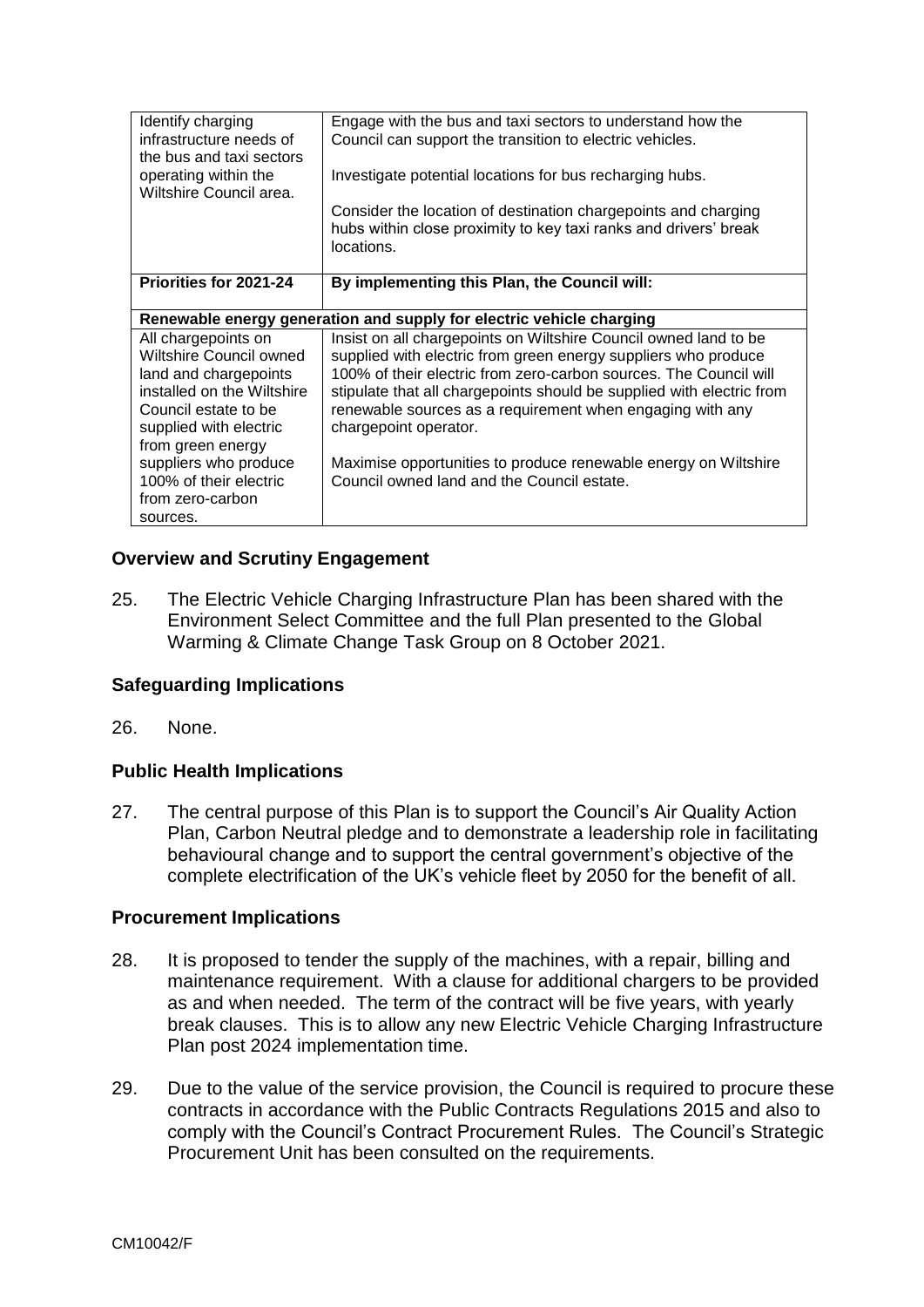# **Equalities Impact of the Proposal**

30. The contract would deliver electric vehicle charging infrastructure across the whole county providing our communities with improved opportunities to more sustainable modes of travel. An Equality Impact Assessment will be carried out to identify specific actions to include in the specification so to ensure the needs of target areas and groups of people with protected characteristics are met, as well as ensuring ease of access to services. Bidders' achievement of similar outcomes for a range of target groups and areas will be tested as part of the tender process.

# **Environmental and Climate Change Considerations**

- 31. Electric vehicles are responsible for considerably lower emissions over their lifetime than conventional (internal combustion engine) vehicles across Europe as a whole.
- 32. [Carbon brief](https://www.carbonbrief.org/factcheck-how-electric-vehicles-help-to-tackle-climate-change) found that in the UK in 2019, the lifetime emissions per kilometre of driving a Nissan Leaf electric vehicle were about three times lower than for the average conventional car, even before accounting for the falling carbon intensity of electric generation during the car's lifetime.
- 33. Wiltshire Council recognises that the dependency on fossil fuels for transportation is a major contribution to the production of carbon. If Wiltshire Council is to meet its pledge to be carbon neutral by 2030, changing the way we travel is vital.
- 34. Government figures estimate that by 2030 thirty percent of all cars in the UK will be electric (in Wiltshire this means 58,200 vehicles based on the 2011 Census). With the ban on the sale of fossil fuel vehicles from 2030 this will only accelerate the move to alternative fuels and electric vehicles.
- 35. To support and facilitate the move to lower emission travel it is vital the Council has a Plan that details its proposed actions.
- 36. The Plan aims to support the move to electric vehicles and their associated reduction in emissions across the spectrum of travel users and the move to sustainable energy supply.

# **Risks that may arise if the proposed decision and related work is not taken**

- 37. The current EVCP infrastructure is on the point of failure with no provision for replacement. Access to EVCPs is already limited and the loss of further charging points will cause significant disruption to our customers and will be a barrier to the adoption of electric vehicles and the Council's desire to move to a carbon neutral county.
- 38. The provision of EVCPs will continue to be ad-hoc limiting grant applications and relying on the commercial sector to provide EVCPs only where there is a financial return.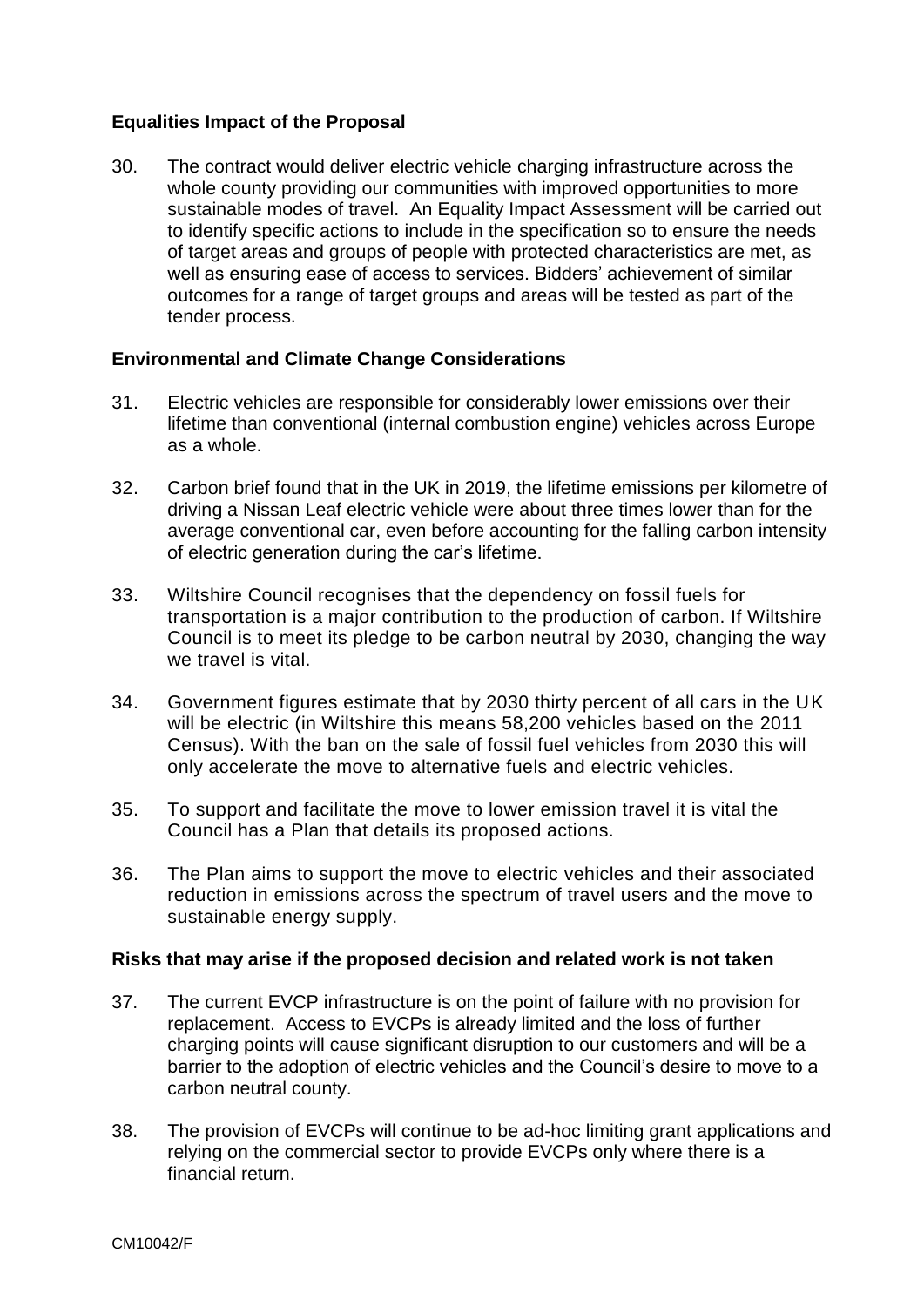39. The Council does not charge for electric used from its EVCPs. The use is expected to increase (even if the number of EVCPs decline) with the associated cost increases to the Council. The current spend is £25,000 per annum contained in the Council's Property Service electric budget.

| <b>Risk</b>                             | Mitigation                                                         |
|-----------------------------------------|--------------------------------------------------------------------|
| Public dissatisfaction to a charge for  | A promotional campaign detailing the                               |
| electric being introduced               | provision will be cost neutral and                                 |
|                                         | funding is used to support the electric<br>vehicle infrastructure. |
| Public dissatisfaction to the level of  | A promotional campaign detailing the                               |
| charge for electric                     | provision is cost neutral and funding is                           |
|                                         | used to support the electric vehicle                               |
|                                         | infrastructure.                                                    |
|                                         | The charge is comparable with other                                |
|                                         | local authorities and commercial                                   |
|                                         | providers.                                                         |
| The Plan and infrastructure becoming    | The Plan is limited to three years.                                |
| outdated.                               | The infrastructure will be subject to                              |
|                                         | review and replacement in 2026.                                    |
| The use of the EVCPs does not meet      | The usage will be monitored with rates                             |
| the forecasted demand.                  | subject to change from 2024 with the                               |
|                                         | new LTP and update Electric Vehicle                                |
|                                         | Charging Infrastructure Plan.                                      |
| May be a loss of parking to fossil fuel | The advantages of moving to electric                               |
| users.                                  | vehicles will be promoted and the                                  |
|                                         | reason given why they are given                                    |
|                                         | priority.                                                          |

# **Risks that may arise if the proposed decision is taken and actions that will be taken to manage these risks**

# **Financial Implications**

- 40. The capital and revenue assumptions are that in 2026 the infrastructure and arrangements will need to be replaced. It is forecasted the machines will be out of date and not cost effective to maintain. This time period also allows the outcomes of the emerging Local Transport Plan to be realised and delivered.
- 41. The Electric Vehicle Charging Infrastructure Plan is cost neutral with income generated from introducing a charge to cover the capital cost pay back and the provision of the service.
- 42. A charge of £0.35 per KwH will be introduced to allow a cost neutral provision. The annual additional revenue funding for reinvestment is forecasted to be £0.085 million and for the period a total income of £0.425 million. It must be noted that if usage is greater than the projections a further report will be produced to seek to allocate any additional funding for reinvestment into the electric vehicle charging point infrastructure.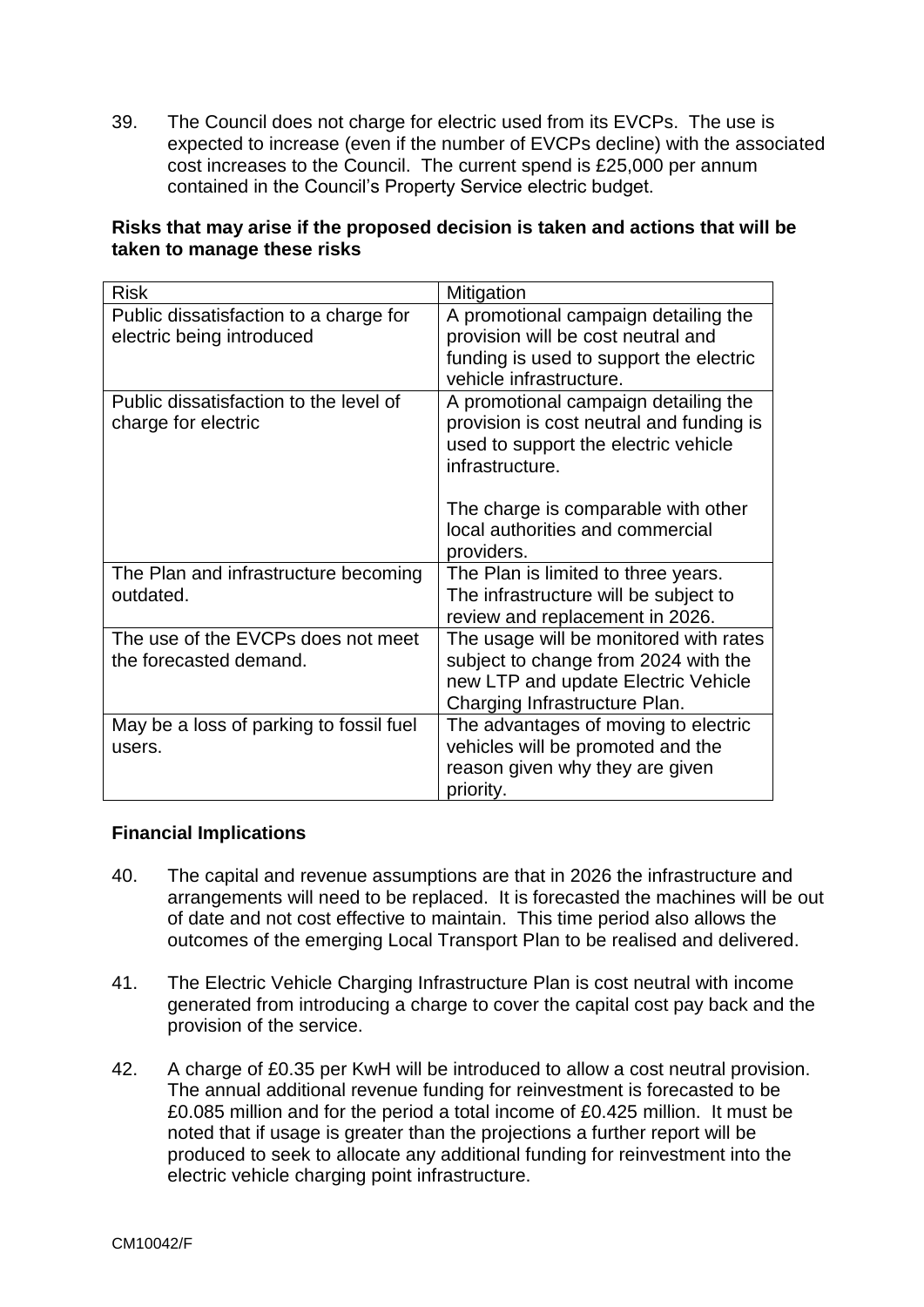- 43. The capital programme funding will be £0.275 million over the period. This includes the amendments to Traffic Regulation Orders with the signing/lining required.
- 44. The revenue budget for the management, inspection, maintenance, repairs and billing, taking into consideration the warranty period, is estimated to be £0.030 million per annum or £0.150 million for the period.

#### **Legal Implications**

- 45. This report is seeking approval from Cabinet for agreement to undertake a tender process for EVCPs within the county as noted in the report.
- 46. The proposed procurement routes for the Contract must comply with the Council's Contract Procedure Rules and the Public Contract Regulations 2015.
- 47. Legal Services will be fully involved at every stage of the proposed tender exercise and will be on hand and available to assist and advice on any legal issues that may arise.

#### **Workforce Implications**

48. It is assumed there will be £0.012 million of additional management costs incurred by the Council. This figure has been built into the provision estimates and will be covered by the income forecasted. The funding being used to cover the additional staffing costs.

# **Options Considered**

- 49. Framework contracts and other management options were considered for a commercial provision of the complete service. This option has not been discounted. Once the EVCP market settles and the Council is in a position to make long term commitments this option maybe an outcome.
- 50. However, the need to ensure the Council has the flexibility to take advantage of emerging technologies and any market changes means the best solution is a short-term Council managed provision.

#### **Conclusions**

- 51. Electric vehicle national guidance and funding (grants and commercial opportunities) are evolving, the electric vehicle charging infrastructure market is subject to considerable change and there are currently numerous charging options for customers across the country.
- 52. The Council has an emerging Local Transport Plan for 2023 with an associated updated Electric Vehicle Charging Infrastructure Plan being issued at that time.
- 53. Historically, the provision of EVCPs on Wiltshire Council land has been funded through grants with the maintenance managed and funded by the commercial provider. Due to the EVCPs being old technology the parts are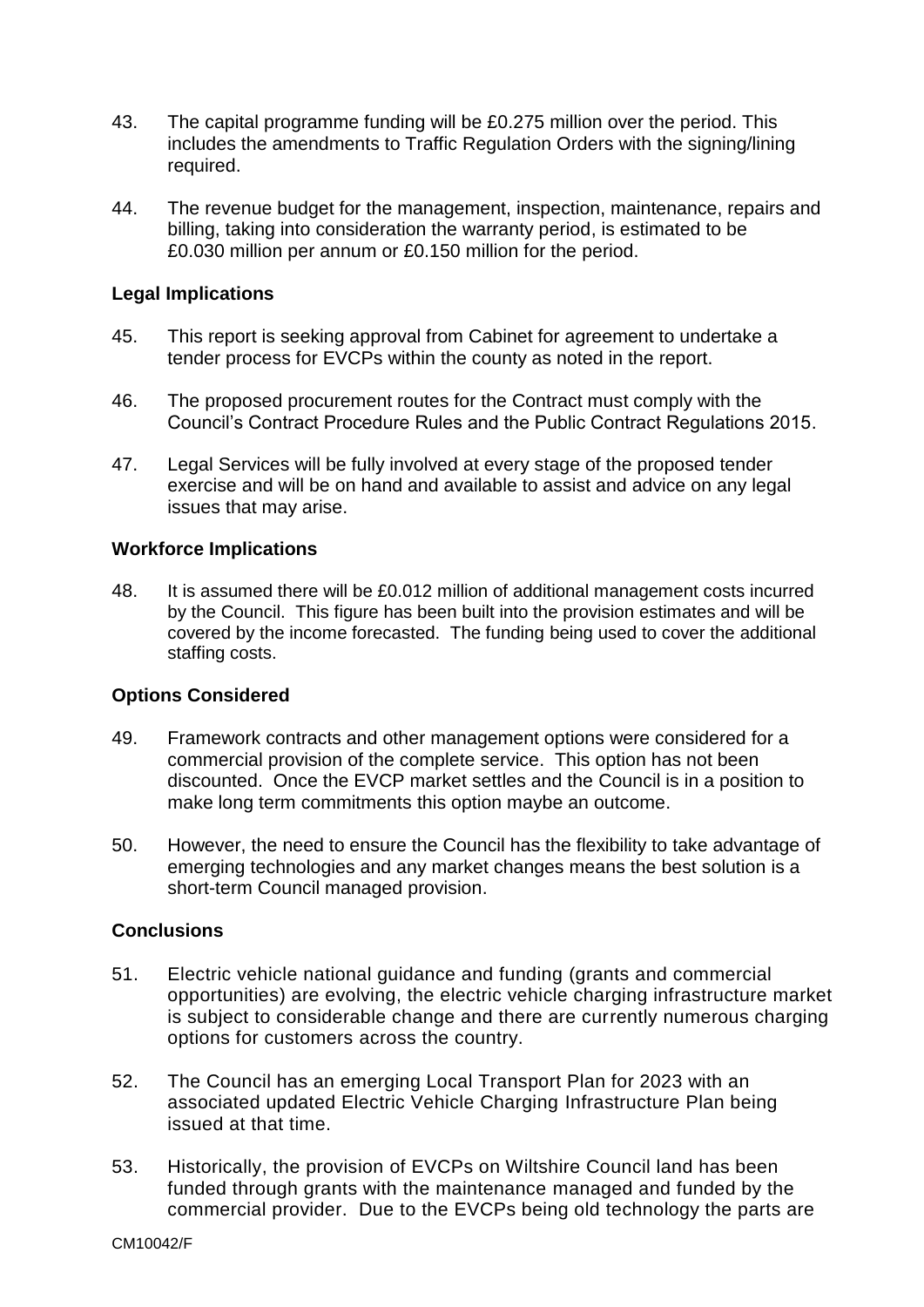no longer available and the commercial provider is unable to facilitate their repair.

- 54. The current infrastructure is old and outdated and in need of replacement. There are requests from the community for additional EVCPs and concerns expressed on the current state of the infrastructure.
- 55. The Council needs to seek opportunities to update its current infrastructure in the short term and set the foundations for the outcome of the Local Transport Plan 2023.
- 56. The Council has no historic maintenance or replacement budget as this has been managed through the commercial provider. The Council has no contractual obligations and has the opportunity to seek a different provision option. Whilst Wiltshire Council makes no charge for electric the majority of councils in the UK do charge and use this to fund charging infrastructure direct or through a commercial provision.
- 57. The proposed Electric Vehicle Charging Infrastructure Plan detailed in this report for 2021 – 24 endeavours to address the current challenges, seeks to realise the present opportunities and sets the foundations to meet the future demand.
- 58. The Council needs to provide a managed electric vehicle infrastructure direct on its land for the short term to ensure it has the flexibility in its provision to realise the opportunities of the emerging technologies.
- 59. The current Destination (car park) EVCP infrastructure should be improved and the network enlarged.
- 60. The Council should recover the costs of provision by charging for the use of its EVCPs. A charge of £0.35 per KwH has been identified as an appropriate rate.
- 61. Residential electric vehicle charging should be expanded by using government grants to increase home charging and charging on council land. The Council should empower city, town and parish councils through a grant scheme (up to £2,500 per site) to provide EVCPs on Wiltshire Council responsible land. The Council would then operate and maintain those EVCPs under the conditions stated in its Plan. The Council also needs to seek opportunities for home to street charging.
- 62. The Council needs to invest in its Workplace charging infrastructure to facilitate the move of its fleet to electric vehicles. This funding would be through the Council's Fleet Capital and Property Capital Budgets and with the funding sitting outside the Electric Vehicle Charging Infrastructure Plan budget requirements.
- 63. The commercial provision of electric vehicle points will continue to play a vital role in supporting the move to electric vehicles. The Council will work with partners to seek greater opportunities for private provision on noncouncil responsible land. The Council's Electric Vehicle Charging Point